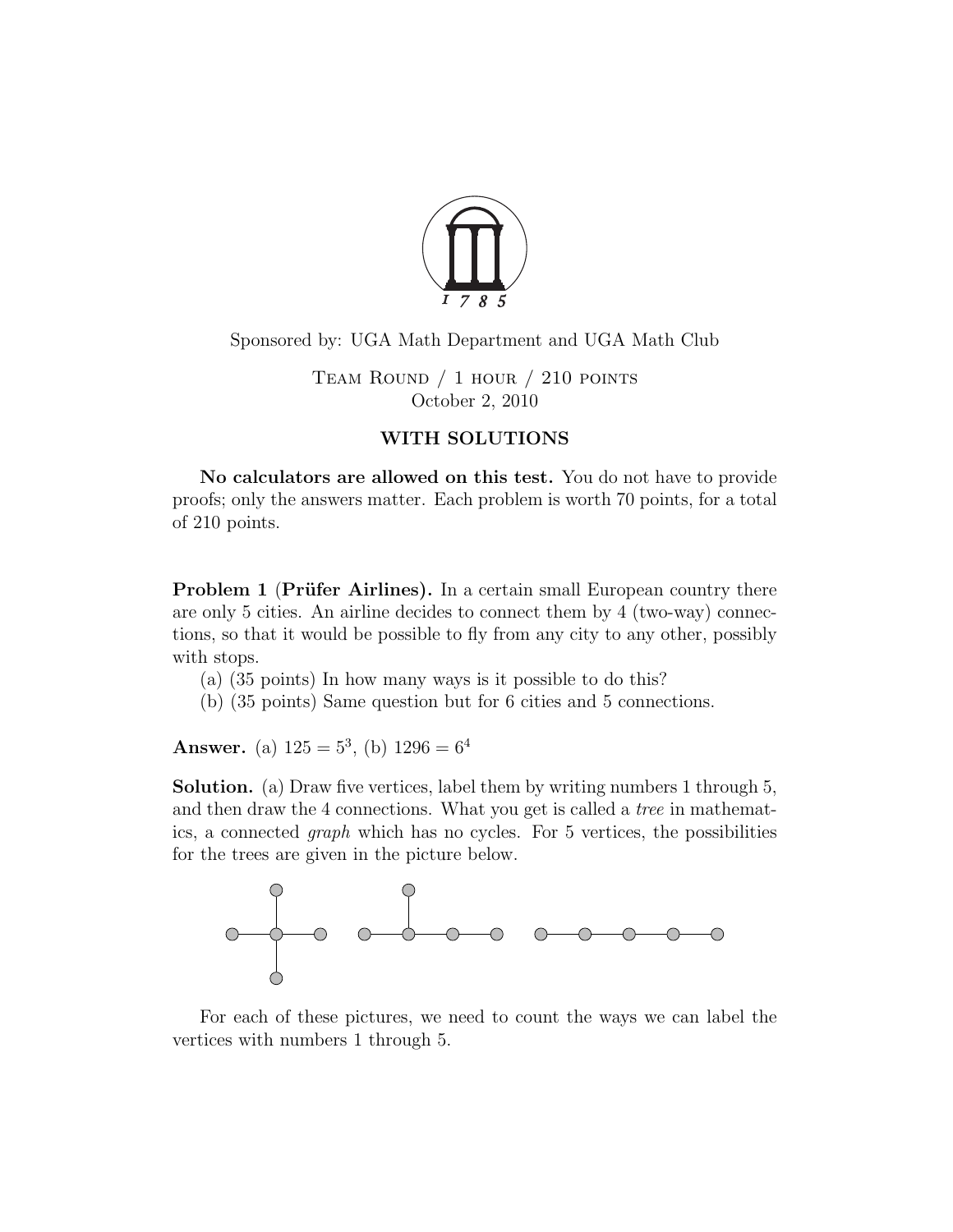For the first graph, there are 5 ways: 5 choices for the central vertex, after that we get the same result up to symmetries. For the second tree, there are  $5 \cdot 4 \cdot 3 = 60$  ways. And for the third three, there are  $\frac{5!}{3!}$ 2  $= 60$  ways, for a total of 125.

(b) Similarly, for the case of 6 vertices, the possible pictures are given in the next picture.



Counting them, we get

$$
6 + \frac{6!}{3!} + \frac{6!}{8} + \frac{6!}{2} + \frac{6!}{2} + \frac{6!}{2} =
$$
  
6 + 120 + 90 + 360 + 360 + 360 = 1296

(For each tree, the number of ways is 6! divided by the number of symmetries of that tree.)

The general formula for *n* vertices is  $n^{n-2}$ . This is a famous theorem of Cayley from 1889. The easiest and most beautiful way to prove it is using Prüfer sequences ([http://en.wikipedia.org/wiki/Prufer\\_sequence](http://en.wikipedia.org/wiki/Prufer_sequence)). One shows that every labeled tree can be uniquely encoded by a sequence of numbers 1 through n of length  $n-2$ , with repetitions allowed. Of course, there are  $n^{n-2}$  such sequences.

For the details of the encoding and decoding procedures, see for example [http://www.proofwiki.org/wiki/Prufer\\_Sequence\\_from\\_Labeled\\_Tree](http://www.proofwiki.org/wiki/Prufer_Sequence_from_Labeled_Tree), [http://www.proofwiki.org/wiki/Labeled\\_Tree\\_from\\_Prufer\\_Sequence](http://www.proofwiki.org/wiki/Labeled_Tree_from_Prufer_Sequence).

Problem 2 (Let's be friends). One hundred (100) people go through the following procedure. One-by-one, they each randomly point at a person who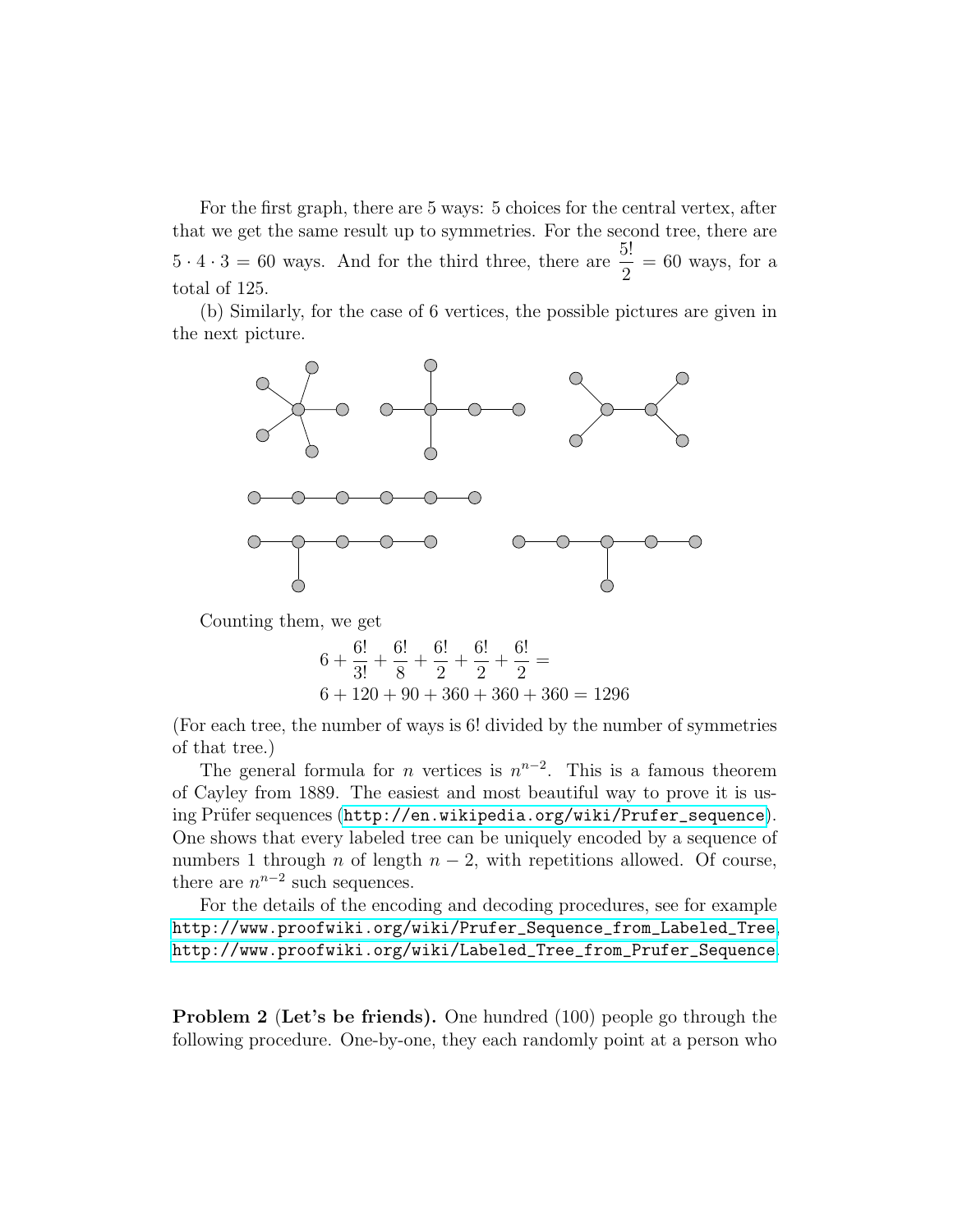is not yet pointed at. A person may point at himself, so for example, the first person points at himself with probability 1%.

What is the probability that after this procedure there exist 75 people  $P_1, P_2, \ldots, P_{75}$  so that person  $P_1$  points at  $P_2$ , person  $P_2$  points at  $P_3, \ldots,$ person  $P_{74}$  points at  $P_{75}$ , and finally person  $P_{75}$  points at  $P_1$ ?

## Answer.  $\frac{1}{75}$

Solution. The procedure given corresponds to choosing a random permutation of 100 elements, and the question is whether or not this permutation contains a 75-cycle.

Overall, there are 100! permutations. Let's count how many of them contain a 75-cycle. First of all, there is at most one 75-cycle. There are  $\binom{100}{75}$ different ways of choosing which 75 people comprise the cycle, 74! different ways of choosing the order of the cycle, and 25! different ways of choosing what the other 25 people do. (It seems like there might be 75! different orders, but two orders are equivalent if you "rotate the cycle" in one of the 75 ways.) Thus the overall probability is

$$
\binom{100}{75} \frac{74!25!}{100!} = \frac{1}{75}.
$$

Generalization. The proof above applies for any cycle length greater than 50, but not for smaller cycles, because then you could have more than one cycle of the given length. The probability that there is a cycle of *any* length greater than 50 is thus

$$
\frac{1}{51}+\cdots+\frac{1}{100},
$$

again using that there is at most one long cycle (and subtly using the linearity of expectation without mentioning it). This is a Riemann sum for approximating the integral

$$
\int_{\frac{1}{2}}^{1} \frac{dx}{x} = \log 2,
$$

so the sum above is approximately  $log 2 \approx 0.693$ . (The actual sum is about 0.688.)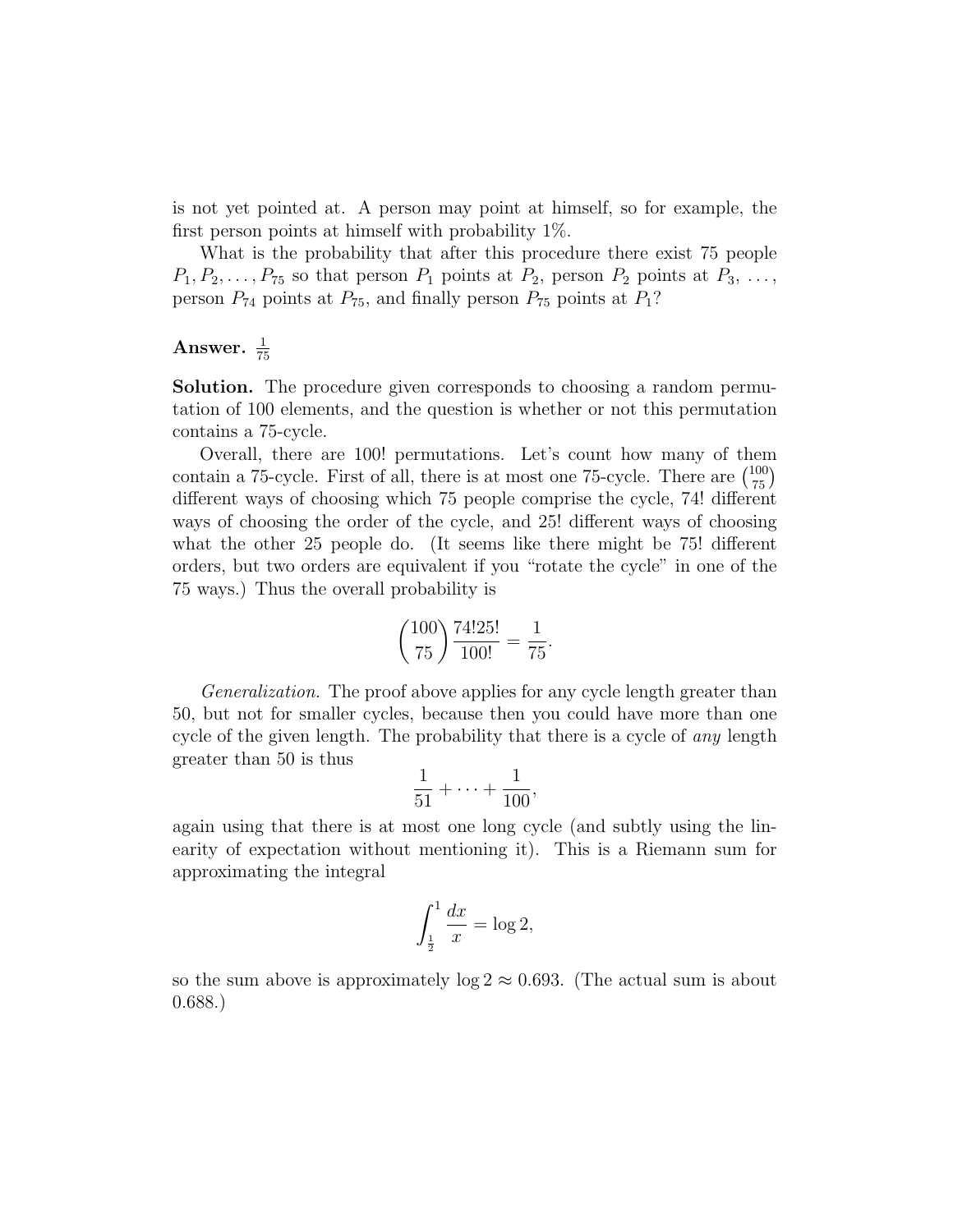**Problem 3 (A very fair division).** It is possible to divide the integers  $1, 2, \ldots, 8$  into two sets A and B in a unique manner so that

- $\bullet$  1 is in A,
- $A$  and  $B$  contain the same number of elements, and
- $\bullet$  the sum of the elements in A equals the sum of the elements in B, and
- the sum of the squares of the elements in A equals the sum of the squares of the elements in B.

It is also possible to divide the integers  $1, 2, \ldots, 16$  into two sets A and B in a unique manner so that all of the above hold, as well as

• the sum of the *cubes* of the elements in  $\vec{A}$  equals the sum of the *cubes* of the elements in B.

This is a two-part problem:

- (a) (35 pts) What is the set A in the case of 8 numbers?
- (b) (35 pts) What is the set A in the case of 16 numbers?

## Answer.

- (a)  $\{1, 4, 6, 7\}$
- (b)  $\{1, 4, 6, 7, 10, 11, 13, 16\}$

Solution. It is possible to build these sets up inductively. If you have a collection A and a collection B such that

$$
\sum_{a\in A} a^i = \sum_{b\in B} b^i
$$

for all i from 0 to  $n-1$ , then the two collections  $A' = A \cup (B + x)$  and  $B' = B \cup (A + x)$  satisfy

$$
\sum_{a \in A'} a^i = \sum_{b \in B'} b^i
$$

for all  $i$  from 0 to  $n$ , regardless of the choice of  $x$ .

Using this principle, you can build up the sets as follows: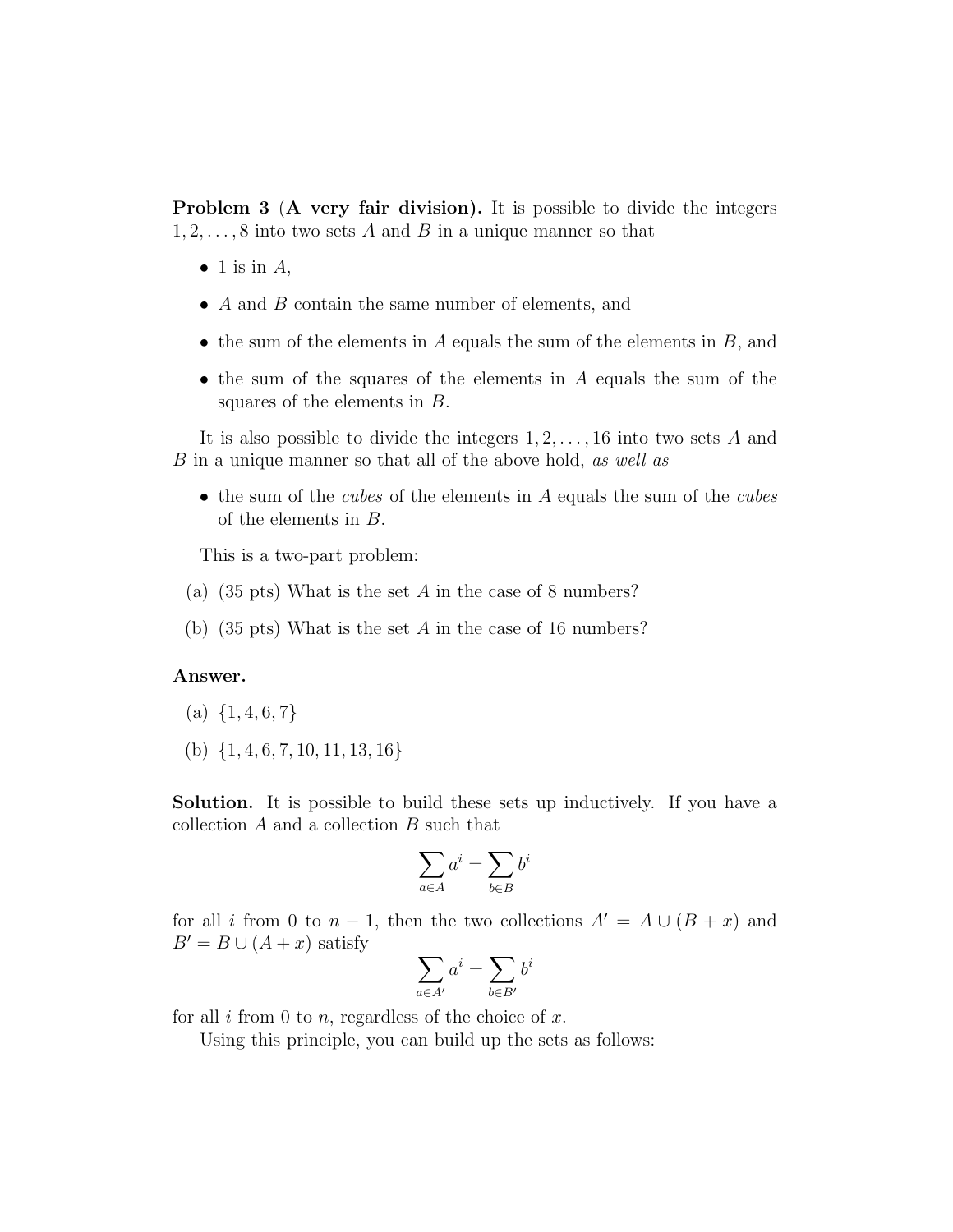- The sets  $A_1 = \{1\}$  and  $B_1 = \{2\}$  satisfy the above properties for  $n = 1$ . (That is, they have the same number of elements.)
- Thus the sets  $A_2 = A_1 \cup (B_1 + 2) = \{1, 4\}$  and  $B_2 = B_1 \cup (A_1 + 2) = \{2, 3\}$ satisfy the above properties for  $n = 2$ . (That is, they have the same number of elements, and the same sum.)
- Thus the sets  $A_3 = A_2 \cup (B_2 + 4) = \{1, 4, 6, 7\}$  and  $B_3 = B_2 \cup (A_2 + 4) =$  $\{2,3,5,8\}$  satisfy the above properties for  $n=3$ . (That is, this is the first part of the problem.)
- Thus the sets  $A_4 = A_3 \cup (B_3 + 8) = \{1, 4, 6, 7, 10, 11, 13, 16\}$  and  $B_4 =$  $B_3 \cup (A_3 + 8) = \{2, 3, 5, 8, 9, 12, 14, 15\}$  satisfy the above properties for  $n = 4$ . (That is, this is the second part of the problem.)

Let's prove the principle. We have

$$
\sum_{a' \in A'} (a')^i = \sum_{a \in A} a^i + \sum_{b \in B} (b + x)^i
$$
  
= 
$$
\sum_{a \in A} a^i + \sum_{j=0}^i {i \choose j} x^{i-j} \sum_{b \in B} b^j
$$
  
= 
$$
\sum_{b \in B} b^i + \sum_{j=0}^i {i \choose j} x^{i-j} \sum_{a \in A} a^j
$$
  
= 
$$
\sum_{b \in B} b^i + \sum_{a \in A} (a + x)^i = \sum_{b' \in B'} (b')^i,
$$

where in the case  $i < n$ , we were able to use the inductive hypothesis to switch summations over A and B. In the case  $i = n$ , we do the same thing, except we are also able to switch the terms with exponent  $n$  because they are exactly the same. (This is not possible for the other terms, because one of them has coefficient 1 while the other has coefficient  $\binom{i}{i}$  $j^{i}$  $(x^{i-j})$ , which is not 1 if  $i \neq j$ .)

Connections. This pattern of As and Bs is connected to an infinite binary sequence called the Thue-Morse sequence:

 $0, 1, 1, 0, 1, 0, 0, 1, 1, 0, 0, 1, 0, 1, 1, 0, \ldots$ 

(See [http://en.wikipedia.org/wiki/Thue-Morse\\_sequence](http://en.wikipedia.org/wiki/Thue-Morse_sequence).)